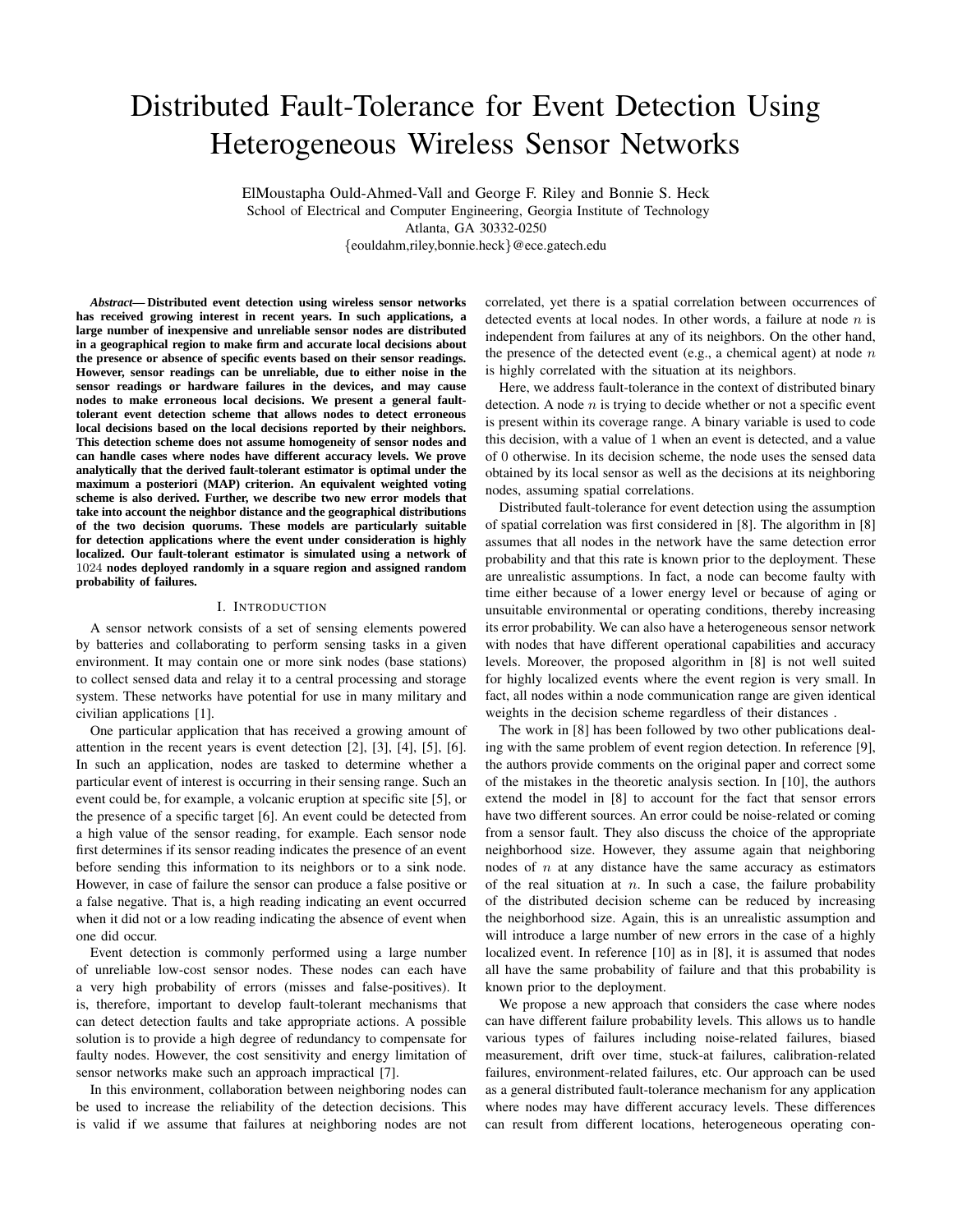ditions (different sensors, different hardware conditions), different deployment times, etc.

We also consider two new distributed error models that take into account the location and relative position of sensor nodes. The first model takes into account the fact that nodes that are closer to each other have a higher spatial correlation than nodes that are farther apart. The second model accounts for the importance of the relative geographical distributions of the two voting quorums (the two subsets of neighbors deciding the presence of an event or its absence, respectively). In this model, if a node has 50% of its neighbors reporting the same decision (e.g., '1': event detected) there is a difference in terms of the value of such a decision depending on whether these neighbors are geographically distributed around the node or are all on the same side. This comes from the observation that an event detected in all sides of a node is more likely to be present at the node itself than an event that was detected by nodes only on one side of the node.

The remainder of the paper is as follows. Section II formulates the fault-tolerance problem and describes our approach to solve this problem. Section III presents a distance-based error model. Section IV presents an error model that accounts for the relative geographical distribution of the decision quorums. Section V presents some simulation results. Section VI concludes the paper.

# II. THE DISTRIBUTED FAULT-TOLERANCE SOLUTION WITH DIFFERENT PROBABILITIES OF FAILURE

In this section we describe our solution used to provide faulttolerance for distributed event detection while taking into account the possibility of nodes having different accuracy levels. The accuracy levels can differ for several reasons:

- 1) Nodes may have heterogeneous sensors with different quality levels. This leads to different probability of failures (miss probability and false alarm probability) at different nodes
- 2) Some nodes may suffer degradations during the deployment process. For example, in the case of a forest where the sensor network is deployed by dropping nodes from the air, nodes may suffer different impact effects degrading the quality of the sensor readings. This can result in different detection failure probabilities between neighboring nodes
- 3) Failure probabilities may be a function of the node distance from the detected object. In this case, if a node  $n$  is implementing fault-tolerance using the correlation between its local decision and those of its neighbors, it is possible that the neighbors closer to  $n$  give a more accurate estimate (lower probability of failure) of the real situation at  $n$  than would the neighbors located farther from  $n$
- 4) Failure probabilities may be function of the sensor age. In this case, the sensor performance degrades over time and the sensor may become biased or suffer a gradual drift. The sensor can also remain stuck at the same value independently of the event reality. If using a reconfiguration mechanism, such as the one in [11], nodes that have been active for different periods of time will have different failure probability levels
- 5) Nodes accuracy may be affected differently in the presence of changing environment conditions such temperature, rain, snow, etc.

In this paper, we assume that a node  $n$  has a way of learning, through estimation, the different failure probabilities at its neighboring nodes. We have proposed a simple method that allows nodes to learn their probability of failure in [12]. Future work will address this issue. Further, our solution does not assume a specific probability distribution of the faulty sensor readings such as Gaussian as is assumed in [8], [10]. We also do not assume that the accuracy level of a specific node remains constant over time or that all nodes have the same accuracy levels. Relaxing these assumptions makes our solution more realistic and enables it to handle all sources of failures as long as nodes in a specific region are not all faulty.

## *A. Problem Formulation*

We consider a sensor network composed of  $N$  nodes distributed over a detection field. Each node has a sensor and is tasked to detect the presence of a specific event. This decision is made using the node's sensor reading compared to a fixed threshold. For simplification, we consider that the presence of an event corresponds to a high sensor reading, while a low reading indicates its absence. An error occurs when a high reading is reported in the absence of an event (false positive) or when a low reading is obtained even though an event is occurring (detection miss). Errors could be due to noisy measurements or a faulty sensor [10]. Here, we treat errors as a single group regardless of the error origin.

Consider that the mean value of the sensor reading in the presence of an event is  $m<sub>e</sub>$ , while in the absence of event the mean value is  $m_n$ . A reasonable threshold value is given by

$$
th = \frac{m_e + m_n}{2} \tag{1}
$$

We define the following three binary variables, similar to the ones in [8].

- $T_n(t)$ : indicates the real situation at the node n and time t (presence or not of an event)
- $S_n(t)$ : indicates the situation as obtained from the sensor reading of node  $n$ . It could be wrong in the case of failure
- $R_n(t)$ : gives an estimate of the real value of  $T_n(t)$  using the  $S(t)$  values of the node and its neighbors

The probability of detection error  $p_n$ , at node n, is given by:

$$
p_n = P(S_n(t) = a | T_n(t) \neq a)
$$
\n<sup>(2)</sup>

For example, if we assume a Gaussian error term (e.g., noise-related error) with a mean of 0 and variance of  $\sigma_n^2$  at node *n*, then the probability of detection error is given by:

$$
p_n = Q(\frac{m_e - m_n}{2\sigma_n})
$$
\n(3)

where  $Q$  is the tail probability of the Gaussian distribution.

The problem at hand is to define an estimator of the real situation at node  $n$  that minimizes the detection error probability. This estimator takes into account the local decision obtained from the node sensor reading as well as the local decisions of the neighboring nodes. We consider a sensor network,  $Ne = \{1, 2, 3, ..., N - 1, N\}$  containing N sensor nodes. The nodes taken into account by a node  $n \in Ne$ in its decision mechanism are all nodes within a fixed range,  $r$ . This fault-tolerance range,  $r$ , should be fixed so as to minimize the probability of error while keeping the communication energy cost low and taking into account the expected size of the event region. Below, we give a formal definition of this neighborhood.

**Definition 1.** We define the fault-tolerance neighborhood  $(FT N_n)$ *as the set of nodes that a node*  $n \in N$ *e takes into account in its fault-tolerance decision mechanism. If we consider a fault-tolerance range of r*, *this neighborhood is given by:*  $FTN_n = \{ne \in Ne :$  $d(n, ne) \leq r$ , where  $d(n, ne)$  is the Euclidean distance between *the nodes* n *and* ne*. This set contains the node* n *itself.*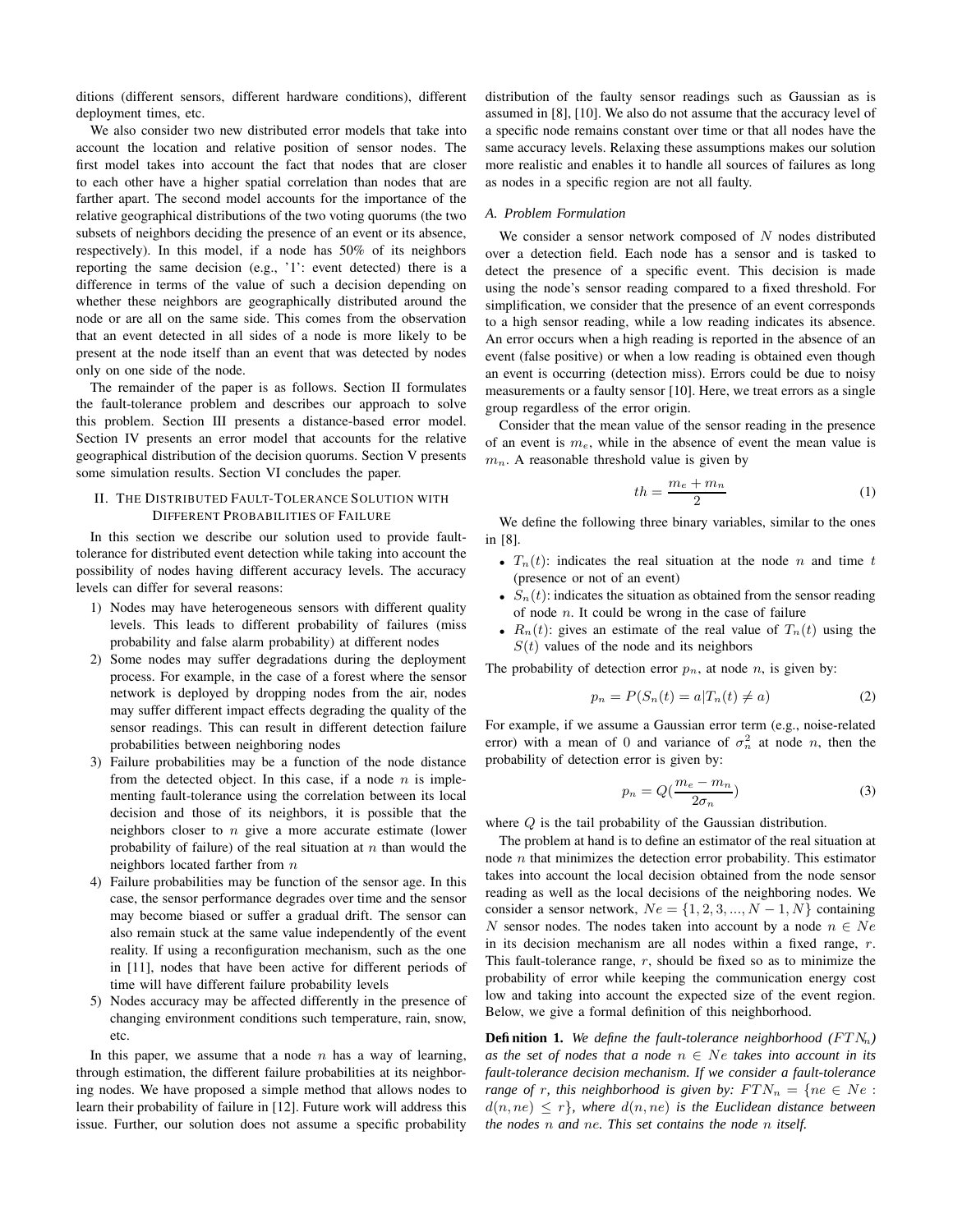Below, we define the decision vector taken into account by a node  $n$  in its fault-tolerant mechanism. We also define the probability of distributed detection error.

**Definition 2.** The estimation fault-tolerance vector  $(FTV_n)$  is de*fined* as the vector containing all the  $S_n(t)$  of n and the  $S_i(t)$  of all *its fault-tolerance neighbors.*  $FTV_n$  *contains*  $K$  *elements, where*  $K$  *is the number* of *elements* in  $FTN_n$ . We have that  $FTV_n^k(t) = S_m(t)$ , where  $m$  is the  $k^t h$  element of  $FTN_n$ . This set contains, in particular *the value*  $S_n(t)$  *since*  $n \in FTN_n$ *.* 

**Definition 3.** *The probability of estimator detection error at node* n *and time* t *is defined as:*

$$
Pe_n(t) = P(R_n(t) \neq T_n(t)|T_n(t), FTV_n)
$$
\n(4)

Using these definitions, the problem at hand consists of finding an estimation function that takes as an input the vector  $FTV_n$  and gives as an output  $R_n$  that minimizes the probability of error  $Pe_n$ .

#### *B. Optimal Estimator for Fault-Tolerant Distributed Detection*

To develop an optimal estimation function, we use the likelihood test ratio (LRT) [13]; that is, to choose  $R_n(t) = j$  where  $j \in \{0, 1\}$ that maximizes the probability  $P(T_n(t) = j|FTV_n(t))$ .

Below, we define the power set containing all possible sets composed of any subset of the neighbors of node  $n$  and the node  $n$  itself.

**Definition 4.** We define  $P_n$  as the set of all possible  $FTV_n$  vectors.  $P_n$  *can be represented by the power set of the set*  $FTN_n$ *, where a value of* 1 *in the*  $k^{th}$  *position of a vector*  $v \in P_n$  *indicates the presence of the corresponding node (the* k th *node in* FT Nn*) in the subset.*

Define the parameter  $p(t)$  as the probability of the true situation being the presence of an event at time  $t$ .

$$
P(T_n(t) = 1) = p(t)
$$
  
 
$$
P(T_n(t) = 0) = 1 - p(t)
$$
 (5)

Next, we define the following two functions on the set  $P_n$ .

**Definition 5.** The following two functions  $F_n^0$  and  $F_n^1$  are defined as *follows:*

$$
F_n^j : P_n \to \mathbb{R}^+, j \in \{0, 1\}
$$
  

$$
F_n^j(v) = P(T_n(t) = j) \prod_{k|v(k) = j} \frac{1 - p_{FTN_n(k)}}{p_{FTN_n(k)}}
$$
 (6)

*where*  $v \in P_n$  *is the current value of the FTV<sub>n</sub> vector, and*  $v(k)$ and  $FTN_n(k)$  give the  $k^{th}$  elements of the vectors v and  $FTN_n$ , *respectively. Note that*  $FTN_n(k)$  *corresponds to the*  $k^{th}$  *node in the*  $FTN_n$  *set consisting n and its neighbors and*  $p_{FTN_n(k)}$  *is the local detection error probability of this node defined in equation 2.*

The function  $F_0$  represents the product of the elements  $\frac{1-p_k}{p_k}$  for all nodes reporting a local decision of 0 in the set containing  $n$  and its neighbors multiplied by the probability of non-occurrence of the event. The function  $F_1$  gives the same product for nodes reporting a local decision of 1. We can now define the optimal estimator that minimizes the probability of detection error. This estimator is given in the following definition.

**Definition 6.** *We define the following fault-tolerant estimator for distributed detection* (*FTEDD*) *as an estimator that declares*  $R_n(t)$  = 0 *if* and only if  $F_0(FTV_n(t)) < F_1(FTV_n(t))$ . The estimator *declares*  $R_n(t) = 1$ *, otherwise.* 

The optimality of this estimator is proven in the next theorem.

**Theorem 1.** *The FTEDD estimator is optimal with respect to the maximum a posteriori (MAP) criterion.*

*Proof.* For the two possible hypotheses,  $T_n(t) = 0$  and  $T_n(t) = 1$ , the conditional probability given  $FTV_n(t)$  can be obtained using the Bayes' rule. The two posterior probabilities are given by:

$$
P(T_n(t) = j|FTV_n(t)) = \frac{P(FTV_n(t)|T_n(t) = j)P(T_n(t) = j)}{P(FTV_n(t))}
$$
\n(7)

where  $j \in \{0, 1\}$ . The value of  $P(FTV_n(t))$ , the probability of occurrence of the current value of  $FTV_n(t)$  is given by:

$$
P(FTV_n(t)) = \sum_{j=0}^{1} P(FTV_n(t)|T_n(t) = j)P(T_n(t) = j)
$$
 (8)

We have that the local detection decision for a node  $k \in FTN_n$  is correct with a probability of  $1 - p_k$ . Using this information and the fact that the events of errors in the local decisions are independent, it is clear that when the real situation is  $T_n(t) = j$ , the nodes reporting a local decision of  $S_k(t) = j$  are correct, while the others are faulty. This gives the following conditional probabilities:

$$
P(FTV_n(t)|T_n(t) = 0) = \prod_{k|k \in FTN_n} p_k^{S_k(t)} (1 - p_k)^{1 - S_k(t)}
$$

$$
P(FTV_n(t)|T_n(t) = 1) = \prod_{k|k \in FTN_n} p_k^{1 - S_k(t)} (1 - p_k)^{S_k(t)}
$$
(9)

These equations multiply the correctness probability  $(1 - p_k)$  for nodes reporting the correct value  $(j)$  by the error probability for nodes reporting the opposite value.

We can now compute the posteriori probabilities as follows:

$$
P(T_n(t) = 1 | FTV_n(t)) = \frac{P(FTV_n(t) | T_n(t) = 1)P(T_n(t) = 1)}{P(FTV_n(t))}
$$

$$
= \frac{p(t) \prod_{k|k \in FTV_n} p_k^{1-S_k(t)} (1 - p_k)^{S_k(t)}}{P(FTV_n(t))}
$$
(10)

and:

$$
P(T_n(t) = 0|FTV_n(t)) = \frac{P(FTV_n(t)|T_n(t) = 0)P(T_n(t) = 0)}{P(FTV_n(t))}
$$

$$
= \frac{(1 - p(t))\prod_{k|k \in FTN_n} p_k^{S_k(t)}(1 - p_k)^{1 - S_k(t)}}{P(FTV_n(t))}
$$
(11)

We can now compute the likelihood ratio as:

$$
\gamma = \frac{P(T_n(t) = 0|FTV_n(t))}{P(T_n(t) = 1|FTV_n(t))}
$$
\n
$$
\gamma = \frac{(1 - p(t)) \prod_{k|k \in FTN_n} p_k^{S_k(t)} (1 - p_k)^{1 - S_k(t)}}{p(t) \prod_{k|k \in FTN_n} p_k^{1 - S_k(t)} (1 - p_k)^{S_k(t)}}
$$
\n(12)

It can be easily seen that:

$$
\gamma = \frac{1 - p(t)}{p(t)} \prod_{k|k \in FTN_n} \left(\frac{p_k}{1 - p_k}\right)^{S_k} \left(\frac{1 - p_k}{p_k}\right)^{1 - S_k(t)} \tag{13}
$$

This equation can be re-written as:

$$
\gamma = \frac{1 - p(t)}{p(t)} \prod_{k|k \in FTN_n} \frac{\left(\frac{1 - p_k}{p_k}\right)^{1 - S_k(t)}}{\left(\frac{1 - p_k}{p_k}\right)^{S_k(t)}}\n\n\gamma = \frac{\left(1 - p(t)\right) \prod_{k|k \in FTN_n} \left(\frac{1 - p_k}{p_k}\right)^{1 - S_k(t)}}{p(t) \prod_{k|k \in FTN_n} \left(\frac{1 - p_k}{p_k}\right)^{S_k(t)}}\n\tag{14}
$$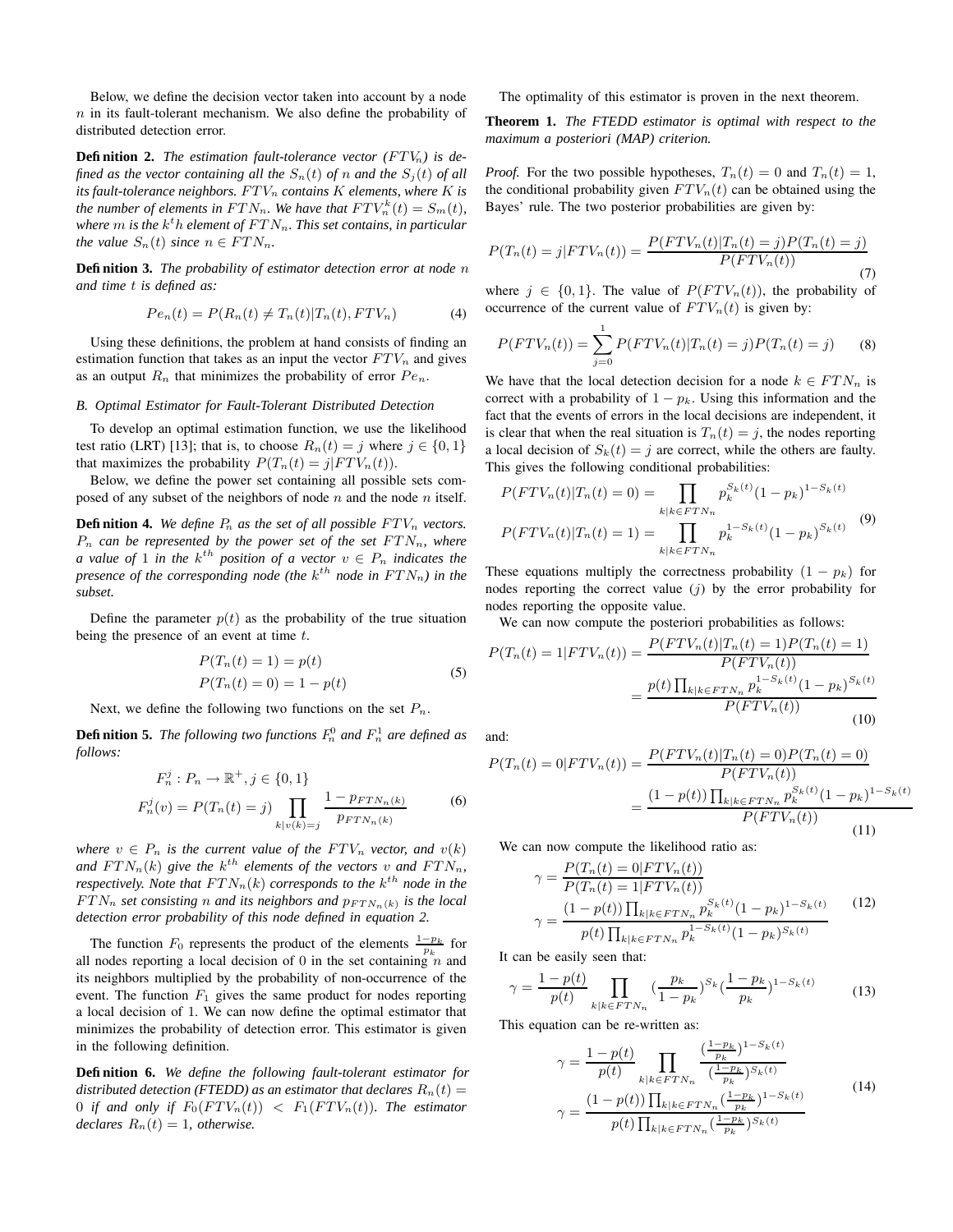Since  $1-S_k(t) = 0$  when  $S_k(t) = 1$ , the numerator in the previous equation can be written as follows:

$$
(1 - p(t)) \prod_{k|k \in FTN_n} \left(\frac{1 - p_k}{p_k}\right)^{1 - S_k(t)}
$$
  
=  $(1 - p(t)) \prod_{k|v(k) = 0} \frac{1 - p_{FTN_n(k)}}{p_{FTN_n(k)}} = F_0(v)$  (15)

where  $v = FTV_n(t)$ . Similarly, the denominator corresponds to  $F_1(v)$ . We can, therefore, re-write  $\gamma$  as:

$$
\gamma = \frac{F_0(FTV_n(t))}{F_1(FTV_n(t))} \tag{16}
$$

The estimator minimizes the error if it estimates  $R_n(t) = 0$ when  $\gamma > 1$  [13], which is equivalent to deciding based on the maximum a posteriori (MAP) criterion. This corresponds to the case of  $F_0(FTV_n(t)) > F_1(FTV_n(t))$ . This completes the proof of the optimality of the FTEDD estimator.  $\Box$ 

The following corollaries give the detection error probability of the FTEDD estimator and determine whether it is biased or not.

**Corollary 1.** *The probability of detection error at node* n *and time* t *is given by:*

$$
Pe_n(t) = p_n(t) \sum_{v \in \Omega_0} \prod_{k|k \in FTN_n} p_k^{1-S_k(t)} (1-p_k)^{S_k(t)} + (1-p_n(t)) \sum_{v \in \Omega_1} \prod_{k|k \in FTN_n} p_k^{S_k(t)} (1-p_k)^{1-S_k(t)} \tag{17}
$$

*where*  $\Omega_0 = \{v \in P_n : F_0(v) > F_1(v)\}$  *and*  $\Omega_1 = \{v \in P_n : F_0(v) > F_1(v)\}$  $F_1(v) > F_0(v)$ .

*Proof.* An error occurs when the estimator decides a value  $R_n(t)$  that is different from the real value  $T_n(t)$ . The probability of detection error is therefore given by:

$$
P e_n(t) = P(R_n(t) \neq T_n(t) | T_n(t), FTV_n(t))
$$
  
=  $P(T_n(t) = 1) P(R_n(t) = 0 | T_n(t) = 1, FTV_n(t))$  (18)  
+ $P(T_n(t) = 0) P(R_n(t) = 1 | T_n(t) = 0, FTV_n(t))$ 

If  $v = FTV<sub>n</sub>(t)$ , the conditional probabilities are computed as follows:

$$
P(R_n(t) = 0 | T_n(t) = 1, v) = P(F_0(v) > F_1(v) | T_n(t) = 1, v)
$$
  
= 
$$
\sum_{v \in \Omega_0} \prod_{k | k \in FTN_n} p_k^{1 - S_k(t)} (1 - p_k)^{S_k(t)}
$$
  
(19)

In a similar way, we have:

$$
P(R_n(t) = 1 | T_n(t) = 0, v) = P(F_1(v) > F_0(v) | T_n(t) = 0, v)
$$
  
= 
$$
\sum_{v \in \Omega_1} \prod_{k | k \in FTN_n} p_k^{S_k(t)} (1 - p_k)^{1 - S_k(t)}
$$
  
(20)

And since  $P(T_n(t) = 1) = p_n(t)$  and  $P(T_n(t) = 0) = 1 - p_n(t)$ , we obtain the desired result.

**Corollary 2.** *Suppose that for all nodes*  $k \in Ne$ *, the probability of local detection error*  $0 < p_k < \frac{1}{2}$ *, then the FTEDD estimator is biased. However, the estimator is asymptotically unbiased.*

*Proof.* This corollary comes from the observation that because  $0 <$  $p_k < \frac{1}{2}$ , we will always have a non-null probability of error:  $Pe_n(t) = P(R_n(t) \neq T_n(t)|T_n(t), FTV_n(t)) > 0$  for a finite number of neighbors. The expected value of the estimator decision is given by:

$$
E(R_n(t)|T_n(t),FTV_n(t)) = T_n(t)P(R_n(t) = T_n(t)|T_n(t),FTV_n(t)) + (1 - T_n(t))P(R_n(t) \neq T_n(t)|T_n(t),FTV_n(t))
$$
\n(21)

Since  $P(R_n(t) \neq T_n(t)|T_n(t), FTV_n(t)) > 0$ , we have that  $E(R_n(t)|T_n(t), FTV_n(t)) \neq T_n(t)$ . The estimator is, therefore, biased. However, as the number of elements in the  $FTN_n$  increases, the probability of error gets closer to 0 since  $p_k < \frac{1}{2}$  for all nodes in the network. In this case,  $E(R_n(t)|T_n(t), FTV_n(t))$  approaches the real situation.  $T_n(t)$  and the estimator becomes unbiased.  $\square$ the real situation,  $T_n(t)$ , and the estimator becomes unbiased.

The next theorem allows the expression of the FTEDD estimator as a weighted voting scheme [14] and provides the corresponding node weights. This is in contrast with the majority and  $k - out - of - n$ schemes used in [8].

**Theorem 2.** *When the presence or absence of an event are equally likely*  $(p_n(t) = \frac{1}{2})$ *, the FTEDD estimator is equivalent to a weighted voting scheme of the nodes in*  $FTN_n$ . *A node*  $k \in FTN_n$  *has the following weight:*

$$
w_k = \ln \frac{1 - p_k}{p_k}, \forall k \in FTN_n \tag{22}
$$

*Proof.* We have that when  $1 - p_n(t) = p_n(t) = \frac{1}{2}$ , the likelihood ratio is given by:

$$
\gamma = \prod_{k|k \in FTN_n} \left(\frac{p_k}{1 - p_k}\right)^{S_k} \left(\frac{1 - p_k}{p_k}\right)^{1 - S_k(t)}\tag{23}
$$

Since  $\frac{1-p_k}{p_k} = e^{w_k}$ , we can write  $\gamma$  in the following form:

$$
\gamma = \prod_{k|k \in FTN_n} \left(\frac{1}{e^{w_k}}\right)^{S_k} \left(e^{w_k}\right)^{1-S_k(t)} = \prod_{k|k \in FTN_n} \left(e^{w_k}\right)^{1-2S_k(t)}
$$
\n
$$
= \prod_{k|k \in FTN_n} e^{w_k(1-2S_k(t))} = e^{\left(\sum_{k|k \in FTN_n} w_k(1-2S_k(t))\right)}
$$
\n
$$
(24)
$$

It is clear that  $\gamma > 1$  is equivalent to  $\sum_{k|k \in FTN_n} w_k(1 - 2S_k(t)) >$ 0. This sum can be written in the following way by replacing the values of  $1 - 2S_k(t)$  with 1 or  $-1$  depending on the values of  $S_n^k$ :

$$
\sum_{k|k \in FTN_n} w_k (1 - 2S_k(t))
$$
\n
$$
\sum_{k \in FTN_n | S_k(t) = 0} w_k - \sum_{k \in FTN_n | S_k(t) = 1} w_k
$$
\n(25)

So  $\gamma > 1$  is equivalent to  $\sum_{k \in F T N_n |S_k(t)=0} w_k > \sum_{k \in F T N_n |S_k(t)=1} w_k$ . This corresponds to a weighted majority vote in favor of the hypothesis of  $T_n(t) = 0$ . This completes the proof of the theorem.  $\Box$ 

=

## III. DISTANCE-BASED ERROR MODEL FOR FAULT-TOLERANT DISTRIBUTED DETECTION

In this section, we present a new fault-tolerant event detection scheme that uses a distance-based error model. This scheme allows us to account for the fact that the evidences coming from two different neighbors of  $n$  do not necessarily have the same importance when used to estimate the real situation at node  $n$ . In fact, the correlation between the real situation at node  $n$  and the situation at a node  $n_1 \in \text{FTN}_n$  is higher than the correlation with the situation  $n_2$ when  $d(n, n_1) < d(n, n_2)$ . Here,  $d(n, n_i)$  is the Euclidean distance between the two nodes.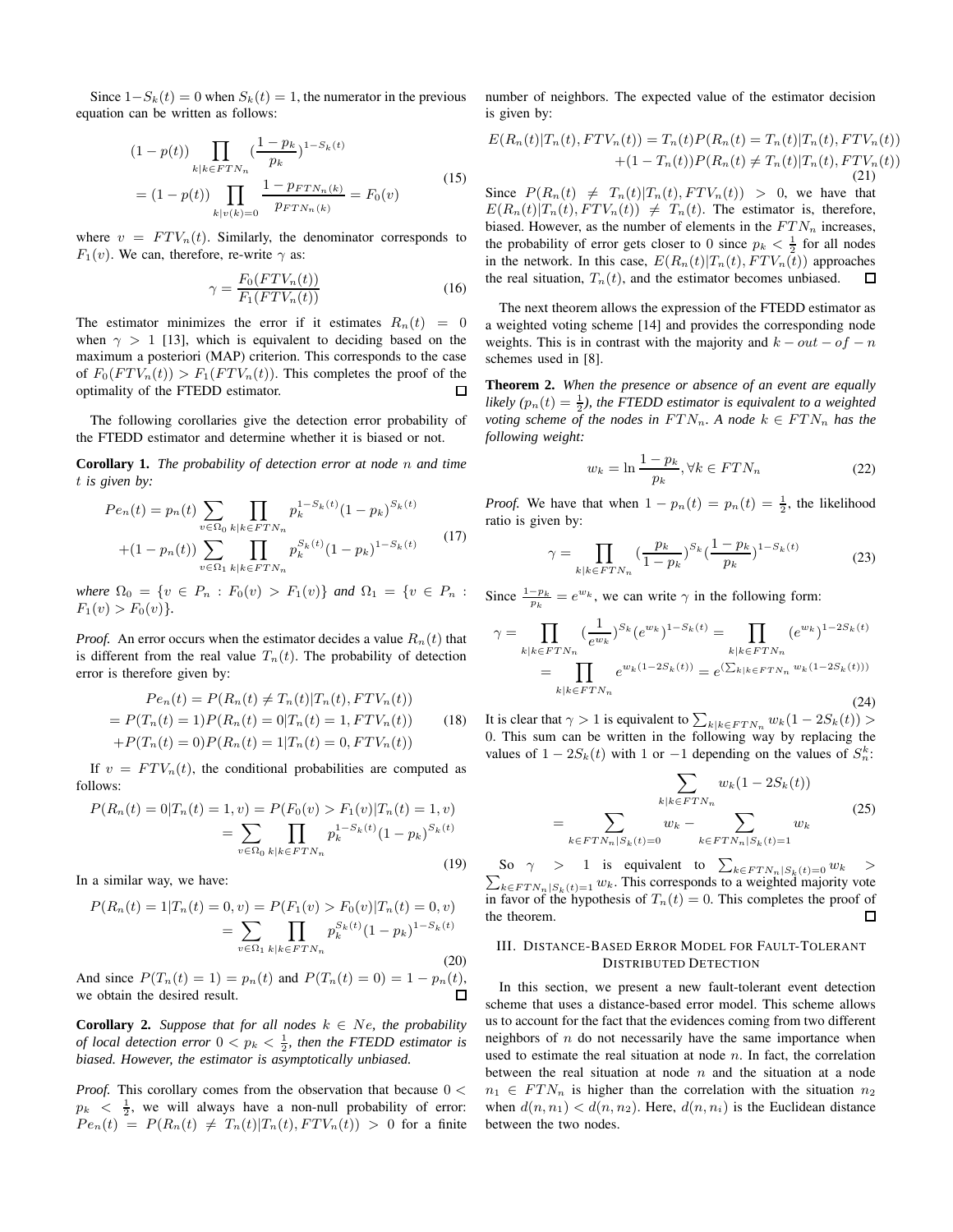We use a model inspired by the distance-based signal model in [15]. Consider a node  $n_k$  at distance d from an event site. If the true sensor reading of a node collocated at the event site is  $e_0$ , then the average sensor reading at  $n_k$  can be modeled as:

$$
e = \frac{be_0}{d^a} \tag{26}
$$

where the parameters  $a$  and  $b$  represent the attenuation factors and are function of the event propagation characteristics, size of the event region and the deployment terrain properties. Example values are  $b =$ 1 and  $a = 2$  in the absence of obstacles. However, the values of a and b depend on terrain characteristics and propagation properties [15].

To take the neighbor distance into account, we define a new weighted voting model that gives a weight factor to each neighbor that is a function of its relative distance to  $n$  compared to other neighbors.

**Definition 7.** *We define the distance weight* wd<sup>k</sup> *as the weight given to the node*  $k \in FTN_n$  *as follows:* 

$$
wd_k = 1 + \frac{d(n,k)}{\sum_{m|m \in FTN_n} d(n,m)} \tag{27}
$$

*And the node weight in the voting scheme is given by:*

$$
wn_k = wd_kw_k \tag{28}
$$

*where*  $w_k$  *represents* the *original* node *weight*, *defined previously in theorem 2.*

This node is not ideal, since it does not give to each neighbor  $k$  a weight corresponding to the exact probability of detection error when using a node  $k \in FTN_n$  to estimate the real situation at node  $n$ . The computation of this probability requires the assumption that the sensor readings follow a specific probability distribution model, which is not assumed here for the purpose of generality. For example if we assume a Gaussian error term of mean 0 and variance  $\sigma_n^2$ , then the probability of detection error when using a node  $k \in FTN_n$  to estimate the real situation at node  $n$  is given in the next proposition.

**Proposition 1.** *Assuming a Gaussian error term, the probability of error* when an event occurring at node n is detected by a node  $k \in$  $FTN_n$  *is given by:* 

$$
p_k^n = Q(\frac{bm_e}{\sigma_k(d(n,k))^a} - Q^{-1}(p_k))
$$
 (29)

*where*  $m_e$  *is the mean value in the presence of event and*  $d(n, k)$  *is the distance between the two nodes.*

*Proof.* This proposition comes from the assumption that the node  $k$ uses the threshold defined in equation 1. In this case an error occurs when an event occurs and is not detected or an event is detected when no event did occur. These two probabilities are equal. Using the mean sensed value in presence of event  $m_e$  instead of  $e_0$  in equation 26. The detection error is therefore:

$$
p_k^n = Q\left(\frac{\frac{bm_e}{d(n,k)^a} - th}{\sigma_k}\right) = Q\left(\frac{\frac{bm_e}{d(n,k)^a} - \left(\frac{m_e - m_n}{2}\right)}{\sigma_k}\right)
$$

$$
= Q\left(\frac{\frac{bm_e}{d(n,k)^a}}{\sigma_k} - \frac{m_e - m_n}{2\sigma_k}\right)
$$
(30)

And since  $\frac{m_e - m_n}{2\sigma_k} = Q^{-1}(p_k)$ , we obtain the result in the proposition.  $\Box$ 

We note that by using this Gaussian error model, different nodes have different perceived error probabilities for a node  $n$  depending on their distances from  $n$ . These probabilities are normally different

from the local probability at  $n$ . In this scheme, the error probabilities  $p_k^n$  can be used instead of the values of  $p_k$  by node n to compute each neighbor weight for the decision scheme in definitions 5 and 6 and theorem 2.

# IV. GROUP-BASED ERROR MODEL FOR FAULT-TOLERANT DISTRIBUTED DETECTION

In this section, we develop an error model that takes into account in the fault-tolerance mechanism the geographical distribution of the group of neighbors reporting a specific detection decision. To illustrate this idea, we consider the following examples. We assume, for simplification, that all nodes have the same probability of error p. In the first example, nodes 1, 2, 3 in Figure 1 report a detection decision of 1. In the second example, nodes 2, 4, 6 report the same decision. The idea here is that even though the same number of neighbors of  $n$  reported a decision of 1 in the two examples, the second decision is more reliable. This is because if all nodes reporting a decision of 1 are on one side of  $n$  it is conceivable that these nodes are at the border of the event region. In this case, the node  $n$  is outside of the event region and no event should be detected. On the other hand, if nodes from different sides of  $n$  report a decision of 1, it is very likely that an event is also present at  $n$ . This is specially true in the case of a convex event region.



Fig. 1. Group-based error model

To take the geographical distribution into account, we define a new weighted voting model that gives a weight factor to each neighbor that is a function of the geographical distribution of the decision group to which they belong. There are two decision groups  $G_0 = \{k \in$  $FTN_n \setminus n : S_k(t) = 0$  and  $G_1 = \{k \in FTN_n \setminus n : S_k(t) = 1\}.$ 

**Definition 8.** *We define the weight* wg<sup>j</sup> *as the weight given to the decision group*  $G_j$  *with*  $j \in \{0, 1\}$ *. This group weight is given by:* 

$$
wg_j = \frac{r - d(n, m_j)}{r} \tag{31}
$$

*where*  $m_j$  *is the geographical centroid of nodes in*  $G_j$ ,  $d(n, m_j)$  *is the distance between*  $n$  *and*  $m_i$  *and*  $r$  *is the fault-tolerance range.* 

This weight is higher when  $m_j$  is closer to n. In fact, the centroid of the group is closer to n when nodes are distributed around n than when the nodes are on the same side while having the same distances from *n*.

We can now compute the node weight that is a function of both its individual local detection error and its group weight. The new node weight of a neighbor  $k \in G_j$  is given by:

$$
wn_k = wg_jw_k \tag{32}
$$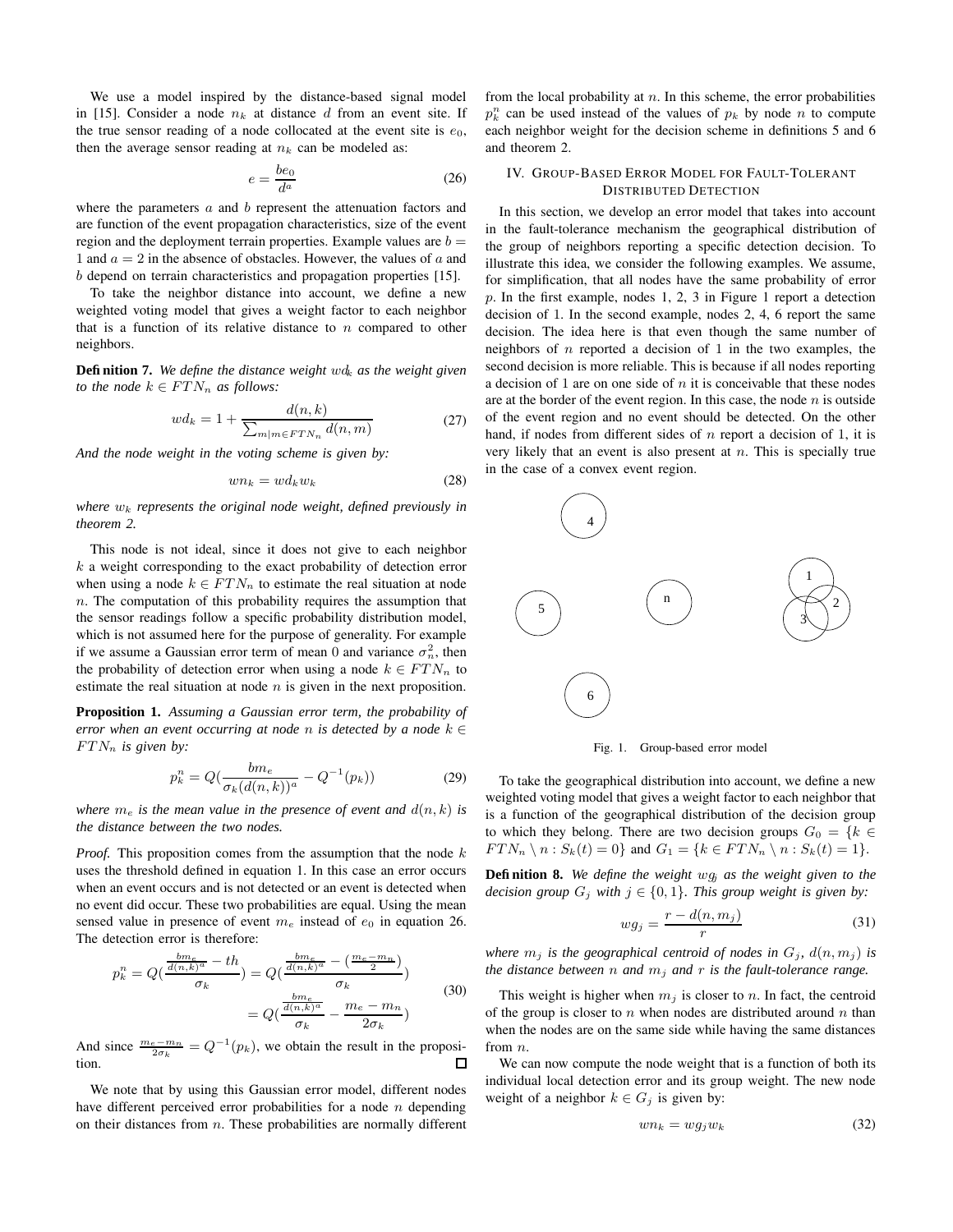where  $w_k$  represents the original node weight, defined previously in theorem 2.

Using these new weights, we can now compute the probability of detection error when using a node  $k \in FTN_n \setminus n$  to estimate the real situation at node  $n$ . This probability is given in the following proposition.

**Proposition 2.** *The probability of error when an event occurring at node n* is detected by a node  $k \in FTN_n$  is given by:

$$
p_k^n = \frac{1}{1 + e^{wn_k}}\tag{33}
$$

*Proof.* This error probability is obtained by inverting the relationship in theorem 2 and using the new  $wn_k$  instead of  $w_k$ .  $\Box$ 

We can now use these new probabilities of detection errors in the decision scheme instead of the original ones in definitions 5 and 6.

Note that this group-based error model can be used in combination with the distance-based one presented in the last section. In such a case, the detection error probability values are used to compute the original neighbor weights  $(w_k)$  to obtain new weights. These distance-based weights are then used to compute the node weight in this model.

#### V. SIMULATION RESULTS

In this section, we present a set of simulation results that are intended to demonstrate some of the capability of our fault-tolerant estimator (FTEDD). In particular, the estimator is compared to the approach proposed in [8]. The simulations were conducted using the Georgia Tech Sensor Network Simulator (*GTSNetS*) [16], [12].

We simulated a sensor network of 1024 nodes randomly deployed (uniform distribution) in a region of 680 meters by 680 meters. The communication range was set to 23 meters. The parameter  $r$  defining the fault-tolerance range was set such that each interior node has 4 neighbors that are used in the distributed decision mechanism. One source (sensed object) was placed at the lower left corner of the region of interest. The sensing range was set to 93 meters. All simulation results were obtained by averaging over 1000 runs.

To reduce the size of the exchanged messages, we run an initial neighbors discovery phase prior to the execution of the fault-tolerance algorithm. This avoids having to send node locations along with every sensor reading message, which greatly reduces the sensor message size. This helps to reduce the energy cost of the algorithm, but requires the existence of an identification mechanism [17]. Every node communicates only with nodes in its fault-tolerance range. In this specific simulation, this range is less than the communication range. Nodes, therefore, broadcast their messages to the neighboring nodes and there is no need for any routing protocol.

In this simulation scenario, we are assuming a Gaussian error term. However, our decision scheme does not require this assumption. In fact, nodes are not required to know the specific distribution of the error term prior to the deployment or to have the same distribution. The error is assumed to have a mean of 0. We simulate the case of nodes having different error probability levels by assigning to a node k a random standard deviation  $\sigma_k$ . This standard deviation varies uniformly in a range of plus or minus a fixed percentage of the average standard deviation  $\sigma$ . This fixed percentage is referred to as the variation percentage in the rest of this section. The error level corresponding to the average  $\sigma$  is referred to as the nominal error probability in the rest of this section. The error probability  $p_k$  is then computed using the expression in equation 3. With  $m_e = 32$  and  $m_n = 0$ . The tail function was approximated using the erfc (error complementary) function using the following expression.

$$
Q(x) = \frac{1}{2} erfc(\frac{x}{\sqrt{2}})
$$
\n(34)

The following metrics, defined in [8] are used to compare our algorithm the algorithm proposed in [8] which uses a majority voting scheme.

- Number of errors corrected: number of original sensor errors detected and corrected by the algorithm
- Number of errors uncorrected: number of original sensor errors undetected and uncorrected by the algorithm
- Number of errors introduced by the solution: number of new errors introduced by the algorithm
- Reduction in errors: overall reduction in number of errors, taking into account the original errors and the ones introduced by the algorithm



Fig. 2. Normalized number of corrected errors vs. nominal error probability for 20% and 50% percentage variations

The effects of two parameters on these metrics are studied. These parameters are the nominal local detection error probability levels and the variation percentage. In Figure 2, the normalized number of original errors detected and corrected using the FTEDD estimator is plotted as a function of the nominal error rate for two different values of the variation percentage. This graph shows that the estimator corrects a large percentage of errors caused by the inaccuracy of the local node decision scheme. The estimator corrects more than 85% of the local errors for an error level as high as 15%. The plot shows also that the FTEDD estimator maintains a high level of performance as the heterogeneity of the sensor nodes, represented by the variation in standard deviation, increases. In fact, the percentage of corrected errors remains relatively unchanged when the variation goes from 20% to 50%. The slightly better performance obtained for a percentage variation of 50% comes from the fact we vary the standard deviation  $\sigma$  and not the error probability itself. As the variation increases, the average error probability decreases due to the nature of erfc function. In fact, as this probability increases the variation in  $\sigma$  translates into less significant variation around the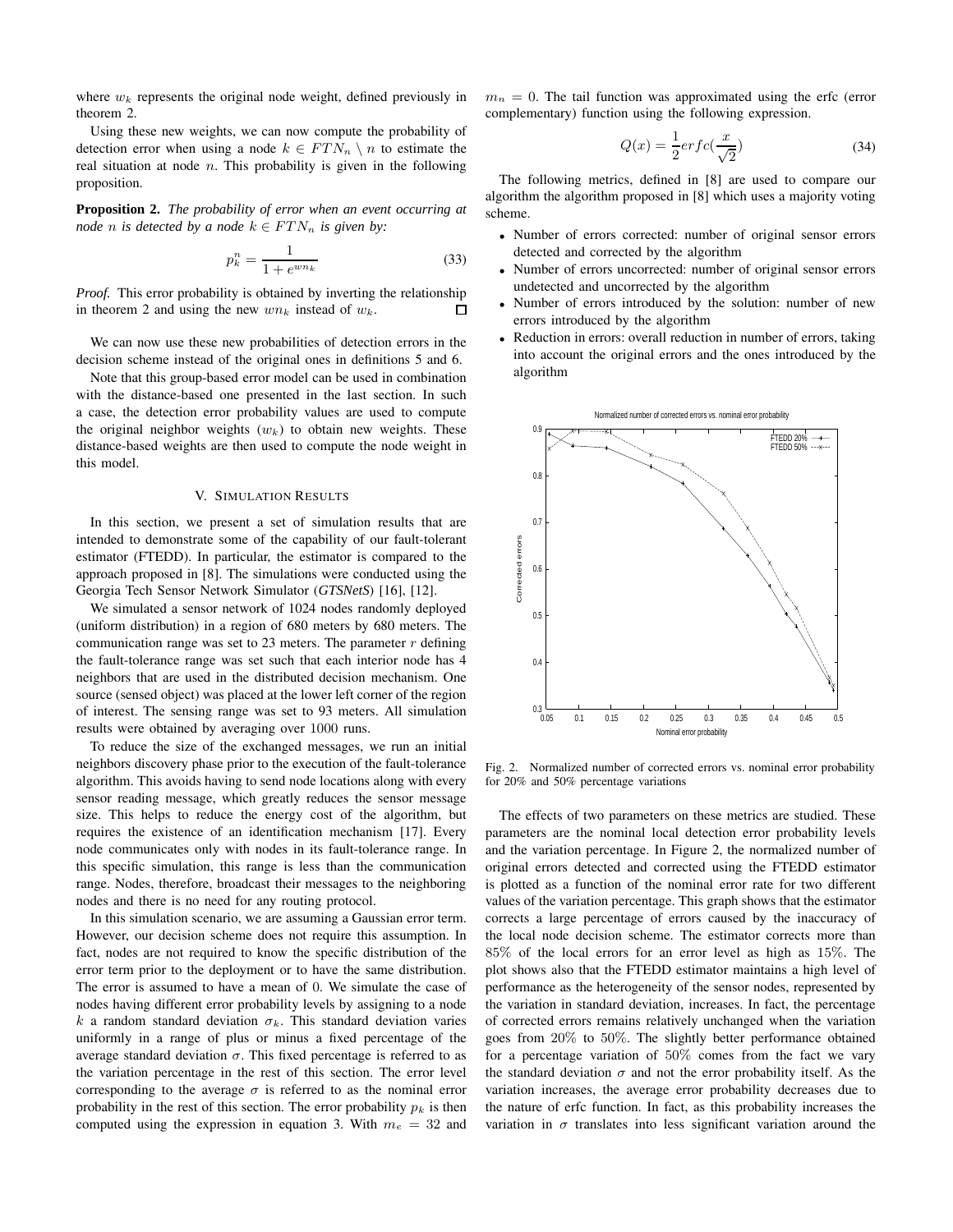nominal probability of error. This is due to the decreasing rate of increase of p as a function of  $\sigma$  given in equation 34.

The normalized number of uncorrected errors can be readily computed from the normalized number of corrected errors, since the two sum up to 1.



Fig. 3. Normalized number of introduced errors vs. nominal error probability for 20% and 50% percentage variations

Figure 3 gives the number of errors introduced by the use of the FTEDD estimator as a function of the nominal probability. This normalized percentage is computed as the number of introduced errors divided by the number of errors present when the estimator is not used. As the figure shows, the number of introduced errors remains relatively small, e.g., less than 5% for a nominal error probability of up to 15%. Again, the performance of the estimator remains very stable with respect to the level of variation. In particular, the normalized number of introduced errors does not change much between the cases 20% and 50% variation.

The normalized reduction in errors shows that the estimator reduces greatly the level of errors. At a nominal error level of 15%, the estimator reduces the average number of decision error by more than 80% as shown in Figure 4. Again, there is a slightly better performance when the percentage variation increases from 50% to 20%.

Our simulations demonstrate that the FTEDD estimator performs better than the majority voting scheme of [8]. The two estimators give similar results of the normalized number of corrected errors. However, FTEDD introduces fewer new errors than does the majority voting scheme as shown in Figure 5. The difference is even greater when we increase the level of variation around the nominal probability level. For a variation of 50%, for example, the number of errors introduced by the majority voting scheme is more than three times the number introduced by FTEDD for an error probability level of up to 15% as shown in Figure 6.

## VI. CONCLUSION

We presented an optimal fault-tolerant estimator for distributed detection in sensor networks with sensor nodes of different accuracy levels. This estimator is proven to be equivalent to a weighted voting



Fig. 4. Normalized reduction in errors vs. nominal error probability for 20% and 50% percentage variations



Fig. 5. Normalized introduced errors vs. nominal probability error for a variation of 20%

scheme. We also provided two new error models that account for the node distance and the geographical quorum distribution in the distributed detection decision scheme.

In addition to the theoretical analysis, the proposed fault-tolerance event detection scheme was tested and gave good performance under various simulation settings. It was found, for example, that this scheme can detect and correct more than 85% of original detection errors, while introducing only less than 5% of new errors.

#### ACKNOWLEDGMENT

This work is supported in part by NSF under contract numbers ANI-9977544, ANI-0136969, ANI-0240477, ECS-0225417, CCR 0209179.